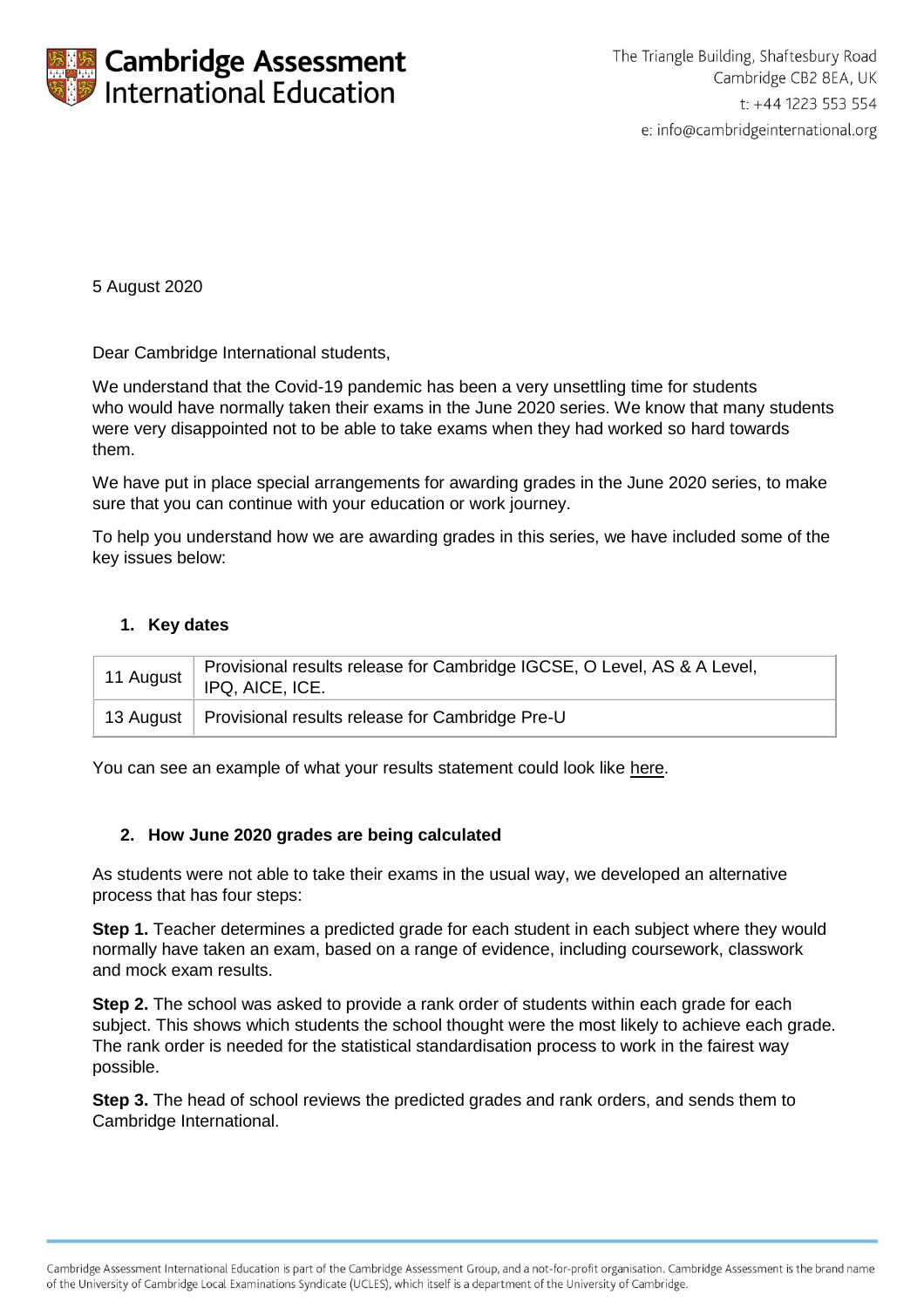**Step 4.** Cambridge International carries out a standardisation process to make sure that the standard of grades is maintained between years. This standardisation combines data from the school with other data (see more below). Cambridge International then awards final grades.



# **3. How does the statistical standardisation work?**

Statistical standardisation is the final stage of our process to award grades. It is carried out by Cambridge International using various types of information:

- The predicted grade that your school provided
- The rank order of all candidates that your school provided
- The results achieved by students in your school in each syllabus in the previous three years (June 2017, June 2018 and June 2019 exam series)
- Results achieved globally in each syllabus in the June 2019 exam series.

This exercise may mean that you were not awarded the same final grade as your school predicted. You can find more information about the process on our [website.](https://www.cambridgeinternational.org/covid/understanding-results/)

# **4. Why did Cambridge International need to do this standardisation exercise?**

We had to make sure that the grades we award are fair to all students who are receiving grades in this series. Schools may have done things differently from one another, so we needed to make sure grades are consistent.

We have worked closely with universities around the world to be sure that they will accept these grades.

The grades you received have been through the standardisation process, so that we maintain the same standard from last year worldwide. This means you can be sure that they will allow you to

Cambridge Assessment International Education is part of the Cambridge Assessment Group, and a not-for-profit organisation. Cambridge Assessment is the brand name of the University of Cambridge Local Examinations Syndicate (UCLES), which itself is a department of the University of Cambridge.